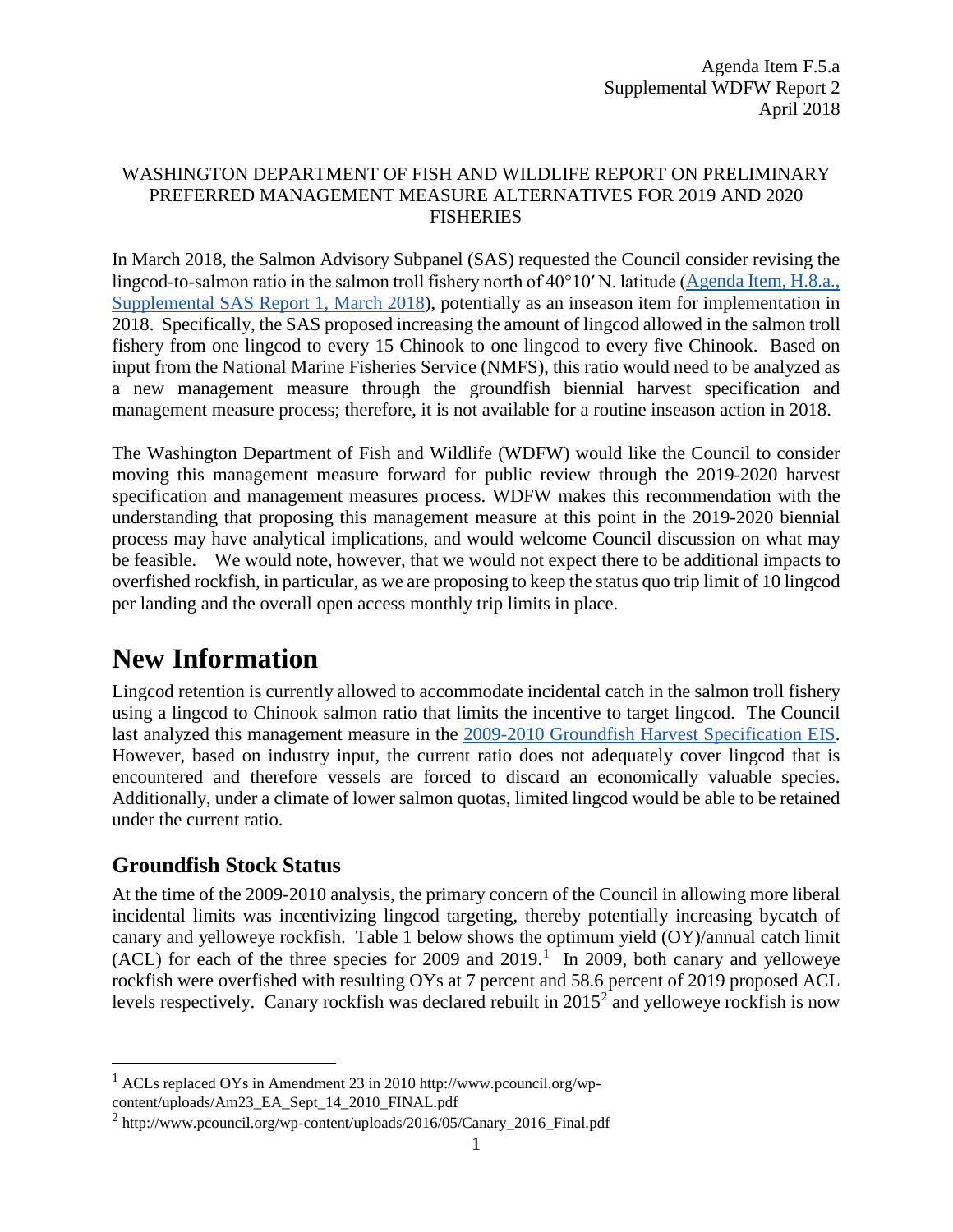rebuilding at a depletion level of  $28.4$  percent<sup>[3](#page-1-1)</sup> and is expected to be rebuilt under any of the ACL alternatives within ten years. Lingcod north of  $40^{\circ}$  10' N. lat. continues to be a healthy, underutilized stock.

<span id="page-1-0"></span>Table 1: OY/ACLs for lingcod 40° 10' N. lat., canary rockfish, and yelloweye rockfish for 2009 and 2019

| Stock                                 | 2009 OY | 2019 ACL |
|---------------------------------------|---------|----------|
| Lingcod N of $40^{\circ}$ 10' N. lat. | 5,278   | 4,871    |
| <b>Canary Rockfish</b>                | 105     | 1,450    |
| Yelloweye Rockfish                    | 17      | 29       |

a/ Under the preferred harvest control rule of  $P^*=0.45$  for lingcod south of  $42^{\circ}$  N. lat.

b/ Under the no action alternative of SPR=76 percent. Alternative 1 (SPR=70 percent) and Alternative 2 (SPR=65 percent) have ACLs of 39 and 49 mt respectively.

#### **Regulatory Changes**

While Vessel Monitoring System (VMS) has been required for retaining groundfish since 200[4](#page-1-2)<sup>4</sup>, additional fisheries are now required to use VMS (e.g., albacore tuna).<sup>[5](#page-1-3)</sup> Incidental retention of lingcod was likely limited in recent years due to the cost burden of installing VMS for just lingcod retention, but with the expansion of the requirement, there may be more vessels that will keep lingcod within the Rockfish Conservation Area.

[Figure 1](#page-2-0) below shows the number of vessels participating in salmon troll only, albacore troll only, and both fisheries within a given year from 2004-2017 off Washington. As shown, participation in all categories has varied throughout this time, likely due to fishing conditions and quotas. However, there are more vessels participating in both albacore troll and salmon troll fisheries in recent years compared to pre-2009 levels (i.e., when the incidental limits were implemented) and therefore incidental groundfish retention may increase on salmon troll trips.

<span id="page-1-1"></span><sup>&</sup>lt;sup>3</sup> https://www.pcouncil.org/wp-content/uploads/2018/01/2017\_yelloweye\_rebuilding\_Final.pdf

<span id="page-1-2"></span><sup>4</sup> http://www.westcoast.fisheries.noaa.gov/publications/fishery\_management/groundfish/vms-sb-compliance.pdf

<span id="page-1-3"></span><sup>5</sup> http://www.westcoast.fisheries.noaa.gov/publications/fishery\_management/hms\_program/complianceguide\_vessel monitoringsystem.pdf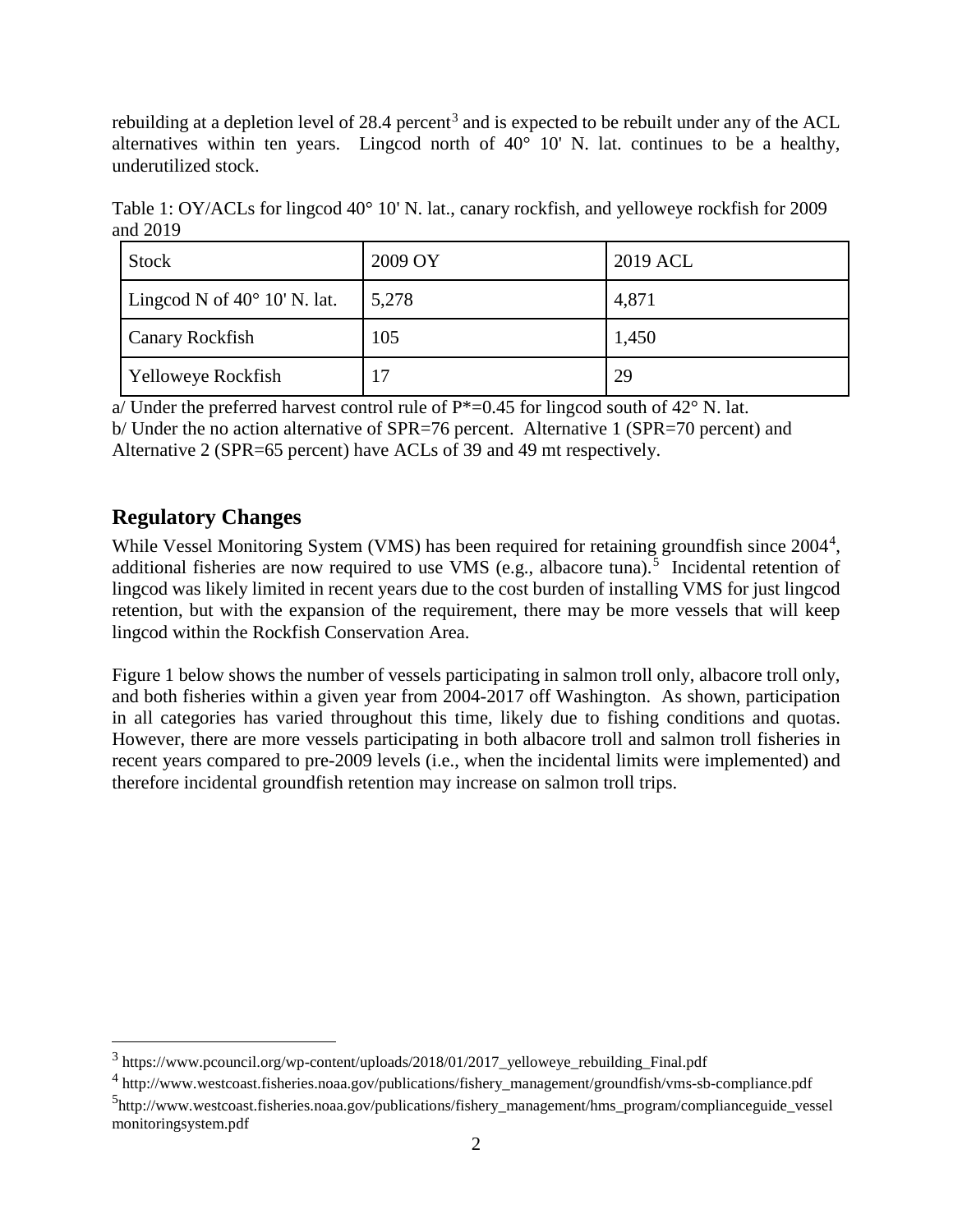

<span id="page-2-0"></span>Figure 1: Number of vessels by troll trip type off Washington, 2004-2017

#### **Updated Analysis from 2009-2010**

WDFW assessed the original analysis from the 2009-2010 biennium and updated it with new landings, effort, and more recent bycatch data. At the time, there was only limited observer information from WDFW on commercial salmon troll boats from the 2003-2005 fishing seasons. Two years of additional data (2006 and 2007) were obtained and used in this preliminary analysis. WDFW does recognize that this continues to be a limited data set and that the West Coast Groundfish Observer Program (WCGOP) does not observe the salmon troll fisheries within their incidental open access observations. However, it does provide a sense of the likelihood of encountering yelloweye when lingcod are incidentally caught.

From 2003-2007, 229 commercial salmon troll trips were observed by WDFW, which is approximately 7.7 percent of the total number of salmon troll trips over the same time period off Washington. On those observed trips, only 64 were positive for lingcod (27.9 percent) and 13 were positive for yelloweye (5.8 percent). On those trips positive for lingcod, the observed yelloweye bycatch rate was 0.05 pounds of yelloweye per pound of lingcod. If the Council moves forward with this proposal, WDFW can assist in further analyzing projected impacts for June.

## **Risk to Yelloweye Rockfish**

Although this proposal pertains primarily to lingcod, there are possible implications to yelloweye rockfish if fishing behavior changes from simply retaining incidentally caught lingcod to searching out lingcod in new areas where yelloweye rockfish might be more prevalent. However, based on the preliminary analysis, the encounter rate of yelloweye rockfish on salmon troll trips appears to be limited. Additionally, this management measure is to allow salmon troll vessels to retain